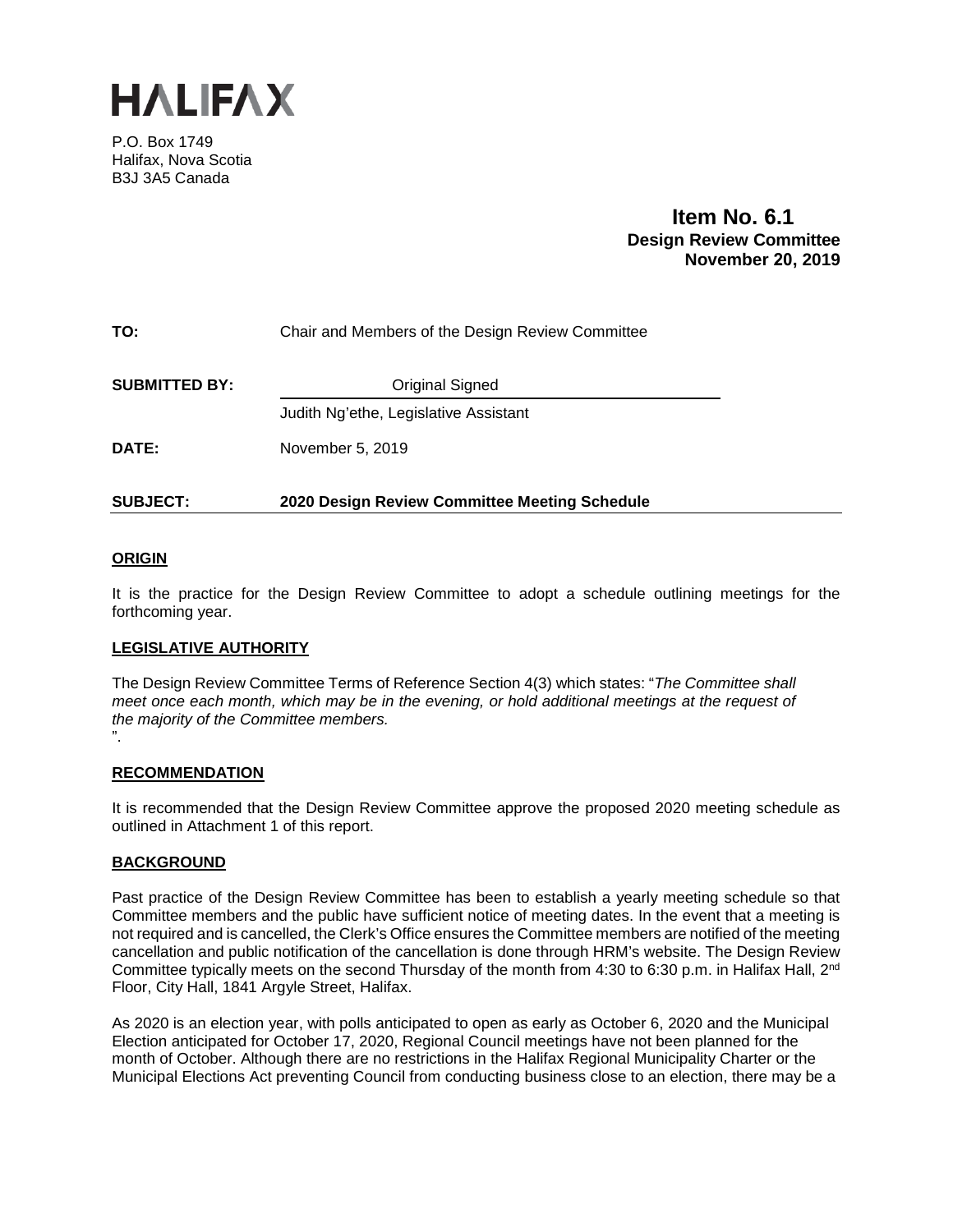perceived benefit to incumbents. Similarly, where possible, Board and Committee meetings have not been planned for the month of October.

#### **DISCUSSION**

The proposed 2020 meeting schedule, provided as Attachment 1 of this report, proposes 10 regular meetings and 1 'if required' meeting. It takes into account statutory holidays, March Break, meetings of Federation of Canadian Municipalities (FCM), Nova Scotia Federation of Municipalities (NSFM) and Halifax Regional Council.

The approval of this schedule will allow members of the Design Review Committee, staff and the public to be notified and plan in advance for meetings. The Chair of the Committee, with input from staff, has the authority to cancel a scheduled meeting should it be deemed necessary. A special meeting for a time sensitive matter may be called with appropriate notice, provided it is done in accordance with the HRM Charter and Administrative Order One.

#### **FINANCIAL IMPLICATIONS**

There are no budget implications associated with the recommended course of action.

#### **RISK CONSIDERATION**

None identified.

#### **COMMUNITY ENGAGEMENT**

The 2020 meeting schedule for the Design Review Committee, once adopted, is posted online at Halifax.ca to enable members of the public and media to have access to the meeting schedule, agendas and reports the Friday prior to the meeting.

#### **ENVIRONMENTAL IMPLICATIONS**

There are no environmental implications associated with the recommended course of action.

#### **ALTERNATIVES**

The Design Review Committee may recommend and/or adjust the proposed 2020 meeting schedule as they see fit.

\_\_\_\_\_\_\_\_\_\_\_\_\_\_\_\_\_\_\_\_\_\_\_\_\_\_\_\_\_\_\_\_\_\_\_\_\_\_\_\_\_\_\_\_\_\_\_\_\_\_\_\_\_\_\_\_\_\_\_\_\_\_\_\_\_\_\_\_\_\_\_\_\_\_\_\_\_\_\_\_\_\_\_\_

#### **ATTACHMENTS**

Attachment 1 – Proposed 2020 Design Review Committee Meeting Schedule

A copy of this report can be obtained online a[t halifax.ca](http://www.halifax.ca/) or by contacting the Office of the Municipal Clerk at 902.490.4210.<br>Report Prepared by: Judith Ng'ethe, Legislative Assistant, Office of Municipal Clerk, 902.490.6517